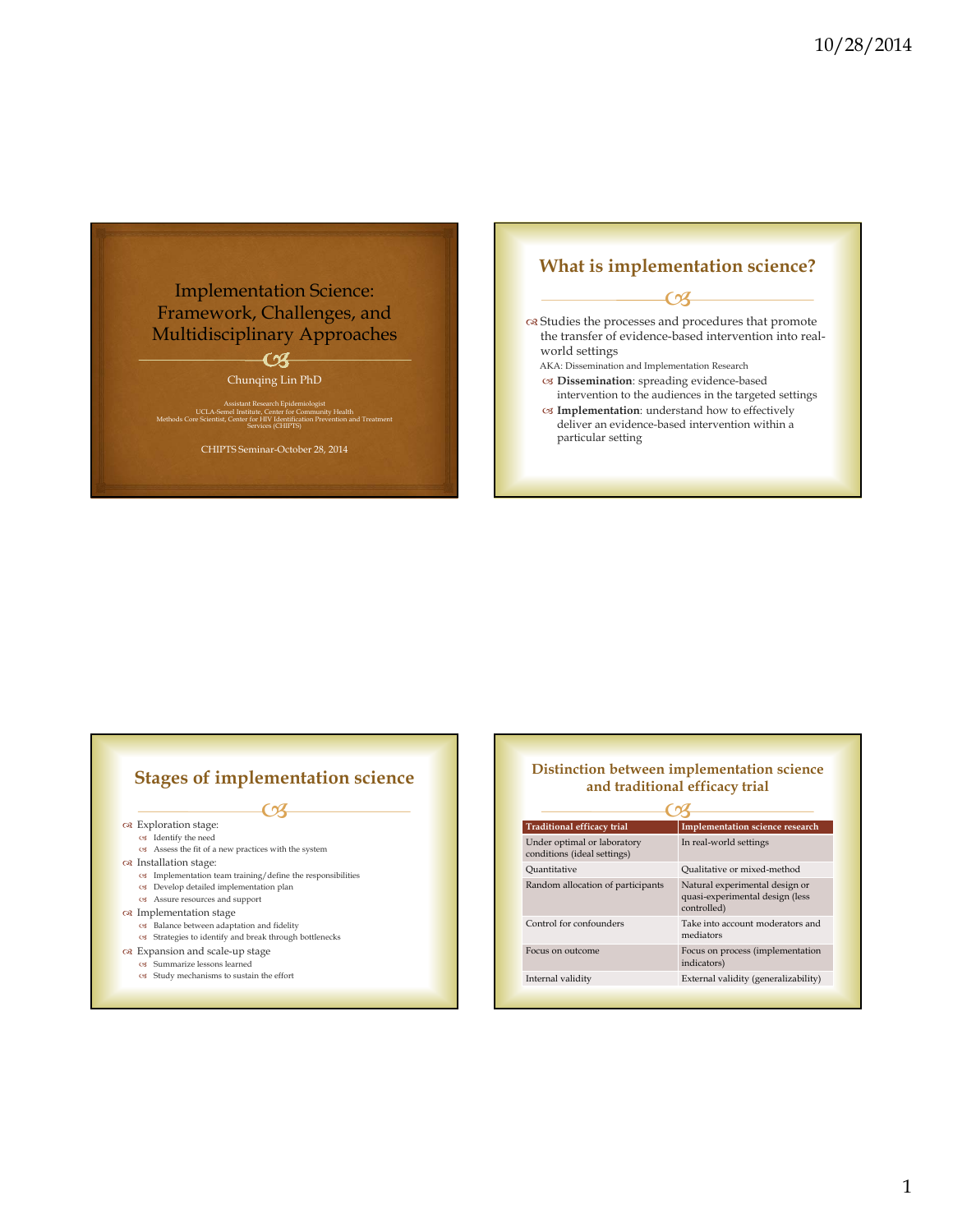# $\overline{\mathcal{C}}$ **Implementation science challenges**

#### oa New field:

- Little consensus on optimal scientific methodology and terminology
- Measurement issue
- Lack of agreement on definitions of constructs and measures ca Complexity:
	-
	- Multilevel factors (e.g., policies, work processes culture and regulations, employees, technology etc.)
	- Multidisciplinary (economics, social science, public health, marketing, public policy etc.)
- $\infty$  Insufficient sample size

### **Case study**

### **RCT "White Coat, Warm Heart (WW)"**   $CZ$

- 1760 service providers from 40 county hospitals in two provinces of China
- $\operatorname{\sf ca}$  Aim: to reduce service providers' stigmatizing attitudes and behaviors towards PLH

#### caIntervention:

- $\operatorname{cəId}$  the trained popular opinion leader providers to disseminate intervention message
- Provide universal precaution supplies Outcome:

Significantly reduced prejudicial attitude and avoidance intent towards PLH at 6- and 12-month

Li L, Wu Z, Liang L-J, Lin C, Guan J, Jia M, et al. Reducing HIV-Related Stigma in Health Care Settings: A Randomized Controlled Trial in China. American Journal of Public Health, 2013, 103 (2), 286-292.

### **Study questions**

 $\bullet$ 

 $\operatorname{\sf \alpha H}$  despital gate<br>keepers' preferences and decision-making in adoption of the intervention model

 $\operatorname{\mathsf{c}\!sH}$  Heterogeneous across hospitals--Structural bottleneck of intervention implementation

### **Conjoint analysis**

- A statistical technique used in market research, and later **CB** applied in research of individual health behavior
- Aim: to determine what feature of a product is most influential on stakeholder's decision making
- Instead of presenting a series of disparate single item feature, we present an array of product attributes, to determine the relative importance of different features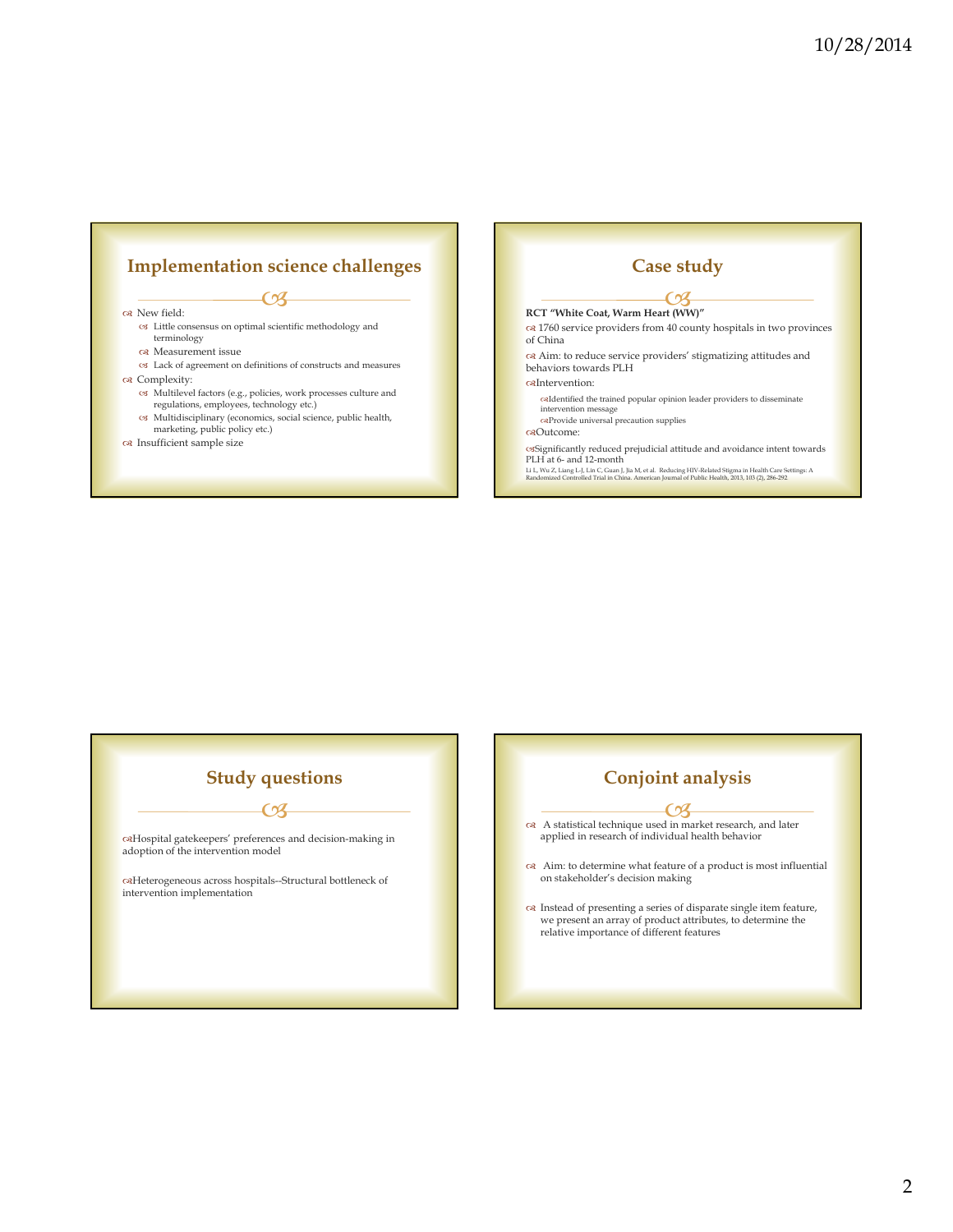

# **Application in implementation science**

To model stakeholders' preferences and decision-making in

adoption of the WW intervention model

#### oa Steps:

- Determine the features (attributes) of the intervention model
- Generate conjoint scenarios as combinations of attributes
- Present the scenarios and have respondents rate each scenrario
- Data analysis



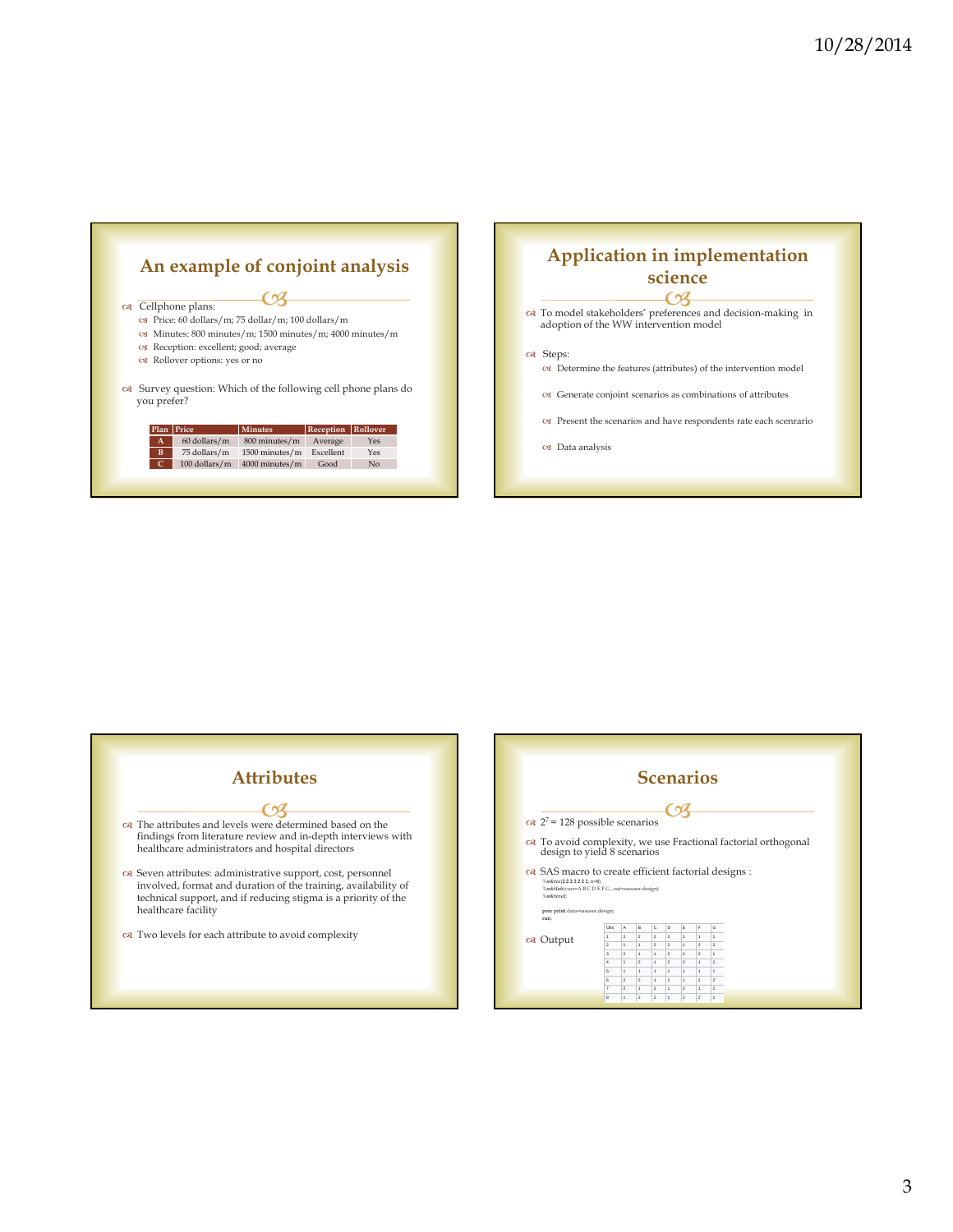|                           | <b>WW</b> intervention scenarios |                         |                       |                             |                                |                                      |                                       |
|---------------------------|----------------------------------|-------------------------|-----------------------|-----------------------------|--------------------------------|--------------------------------------|---------------------------------------|
|                           |                                  |                         |                       |                             |                                |                                      |                                       |
| <b>WW</b>                 | <b>Attributes</b>                |                         |                       |                             |                                |                                      |                                       |
| intervention<br>scenarios | <b>Administrative</b><br>support | Cost                    | Personnel<br>involved | Duration of the<br>training | Format                         | Availability of<br>technical support | <b>Priority of</b><br>reducing stigma |
| $\mathbf{1}$              | Minimum                          | Relatively<br>cheap     | 50%                   | Short (e.g. 1-month)        | Flexible<br>(internet-based)   | Maximum                              | No                                    |
| $\overline{2}$            | Maximum                          | Relatively<br>expensive | 50%                   | Short (e.g. 1-month)        | Flexible<br>(internet-based)   | Minimum                              | Yes                                   |
| $\overline{3}$            | Minimum                          | Relatively<br>expensive | 20%                   | Short (e.g. 1-month)        | Inflexible (group<br>sessions) | Minimum                              | No                                    |
| 4                         | Maximum                          | Relatively<br>cheap     | 20%                   | Short (e.g. 1-month)        | Inflexible (group<br>sessions) | Maximum                              | Yes                                   |
| 5 <sup>5</sup>            | Maximum                          | Relatively<br>expensive | 20%                   | Long (e.g. 3-month)         | Flexible<br>(internet-based)   | Maximum                              | No                                    |
| 6                         | Minimum                          | Relatively<br>cheap     | 20%                   | Long (e.g. 3-month)         | Flexible<br>(internet-based)   | Minimum                              | Yes                                   |
| $\overline{7}$            | Minimum                          | Relatively<br>expensive | 50%                   | Long (e.g. 3-month)         | Inflexible (group<br>sessions) | Maximum                              | Yes                                   |
| 8                         | Maximum                          | Relatively<br>cheap     | 50%                   | Long (e.g. 3-month)         | Inflexible (group<br>sessions) | Minimum                              | No                                    |

Г



### **Scenario administration**

 $\mathcal{C}\hspace{-1pt}\mathcal{S}$ 

- One-on-one face-to-face
- First introduce the purpose, design, and outcome of the WW intervention
- $\propto$  Present eight intervention scenarios using a set of answer cards
- Participants will be asked to rate each scenario in terms of the possibility to adopt the program in the healthcare facilities
- Five categories ratings: "Highly likely", "Somewhat likely", "Neutral", "Somewhat unlikely", and "Highly unlikely"
- Query feasibility of administering conjoint scenarios

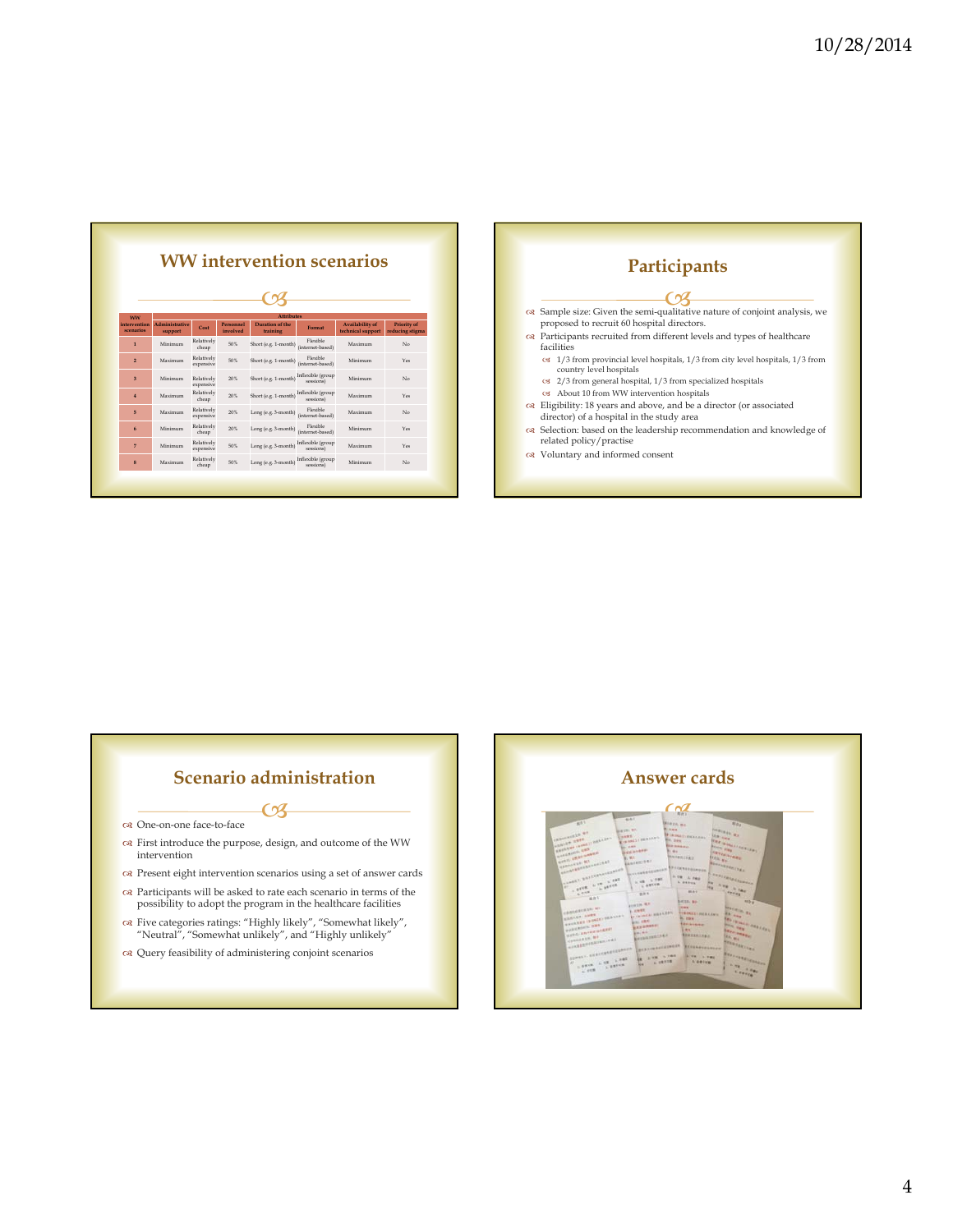

# **Data analysis**

 Explore the relationship between decision making with  $\mathcal{C}\hspace{-1pt}\mathcal{S}$ 

- Demographic characteristics: age, gender, education, title, duration of service
- Hospital characteristics: size, level, and type of hospital, HIV caseload, provision of HIV-related services
- Perception of the WW intervention: relevance, relative advantage, simplicity
- $\infty$  Perception of inner setting: organizational readiness to change, available resources
- Perception of the outer setting: policy, availability of technical support

## **Bottleneck analysis**

 The impact score for each attrib ute =mean acceptability score of CX.

**Data analysis**

 $\alpha$  Impact of an attribute =average of the individual impact scores

One-sample t-test to determine the statistical significance of the

across respondents

impact of each attribute

the four scenarios with the preferred value - mean acceptability score of the four scenarios with the non-preferred value

 Originally a computer simulation method, and later used in <u>CZ</u> healthcare management studies

#### Aim:

- To identify the weak links (bottlenecks) in improving universal precaution (UP) compliance among service providers
- To provide information for choosing a specific way to remove such bottleneck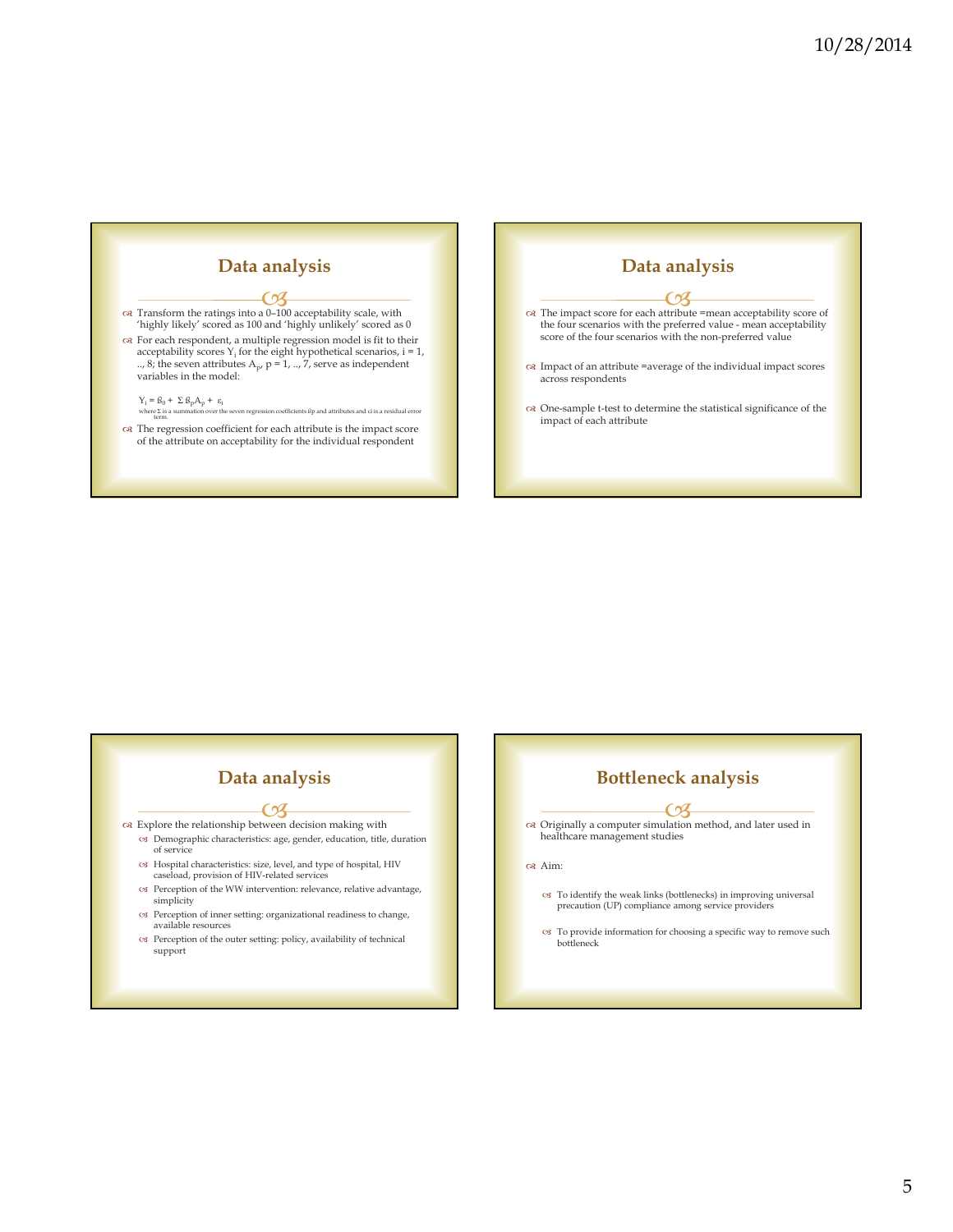



| Data collection                                                                                                                                                                  | Data analysis                                                                                                                                                                                                                                                                                                                                                                                                                                                                                                                                                                                                                                                                                                              |
|----------------------------------------------------------------------------------------------------------------------------------------------------------------------------------|----------------------------------------------------------------------------------------------------------------------------------------------------------------------------------------------------------------------------------------------------------------------------------------------------------------------------------------------------------------------------------------------------------------------------------------------------------------------------------------------------------------------------------------------------------------------------------------------------------------------------------------------------------------------------------------------------------------------------|
| त्य Hospital stakeholder focus group and hospital stock<br>documentations<br><br>Iospital budget for UP supplies, channel of replenish, and the<br>price for UP supplies<br><br> | $\alpha$ Estimate the proportion of fulfillment through each link of the<br>throughput, using a Microsoft Excel-based spread-sheet.<br>$\alpha$ The link(s) with the least throughput rate will be identified as<br>system "bottlenecks"<br>For example, in a certain hospital:<br>OS.<br>The availability of UP supplies is 50% at the hospital level<br>80% of the supplies are timely distributed to the departments<br>The actual access to the supplies is 40% fulfilled<br><b>BOTTLENECK</b><br>About 10% of the providers actually used the supplies<br>Among whom 80% used the supplies correctly<br>$\alpha$ What-if analysis will be conducted to examine the impact of<br>hypothetical changes in UP throughput |

6